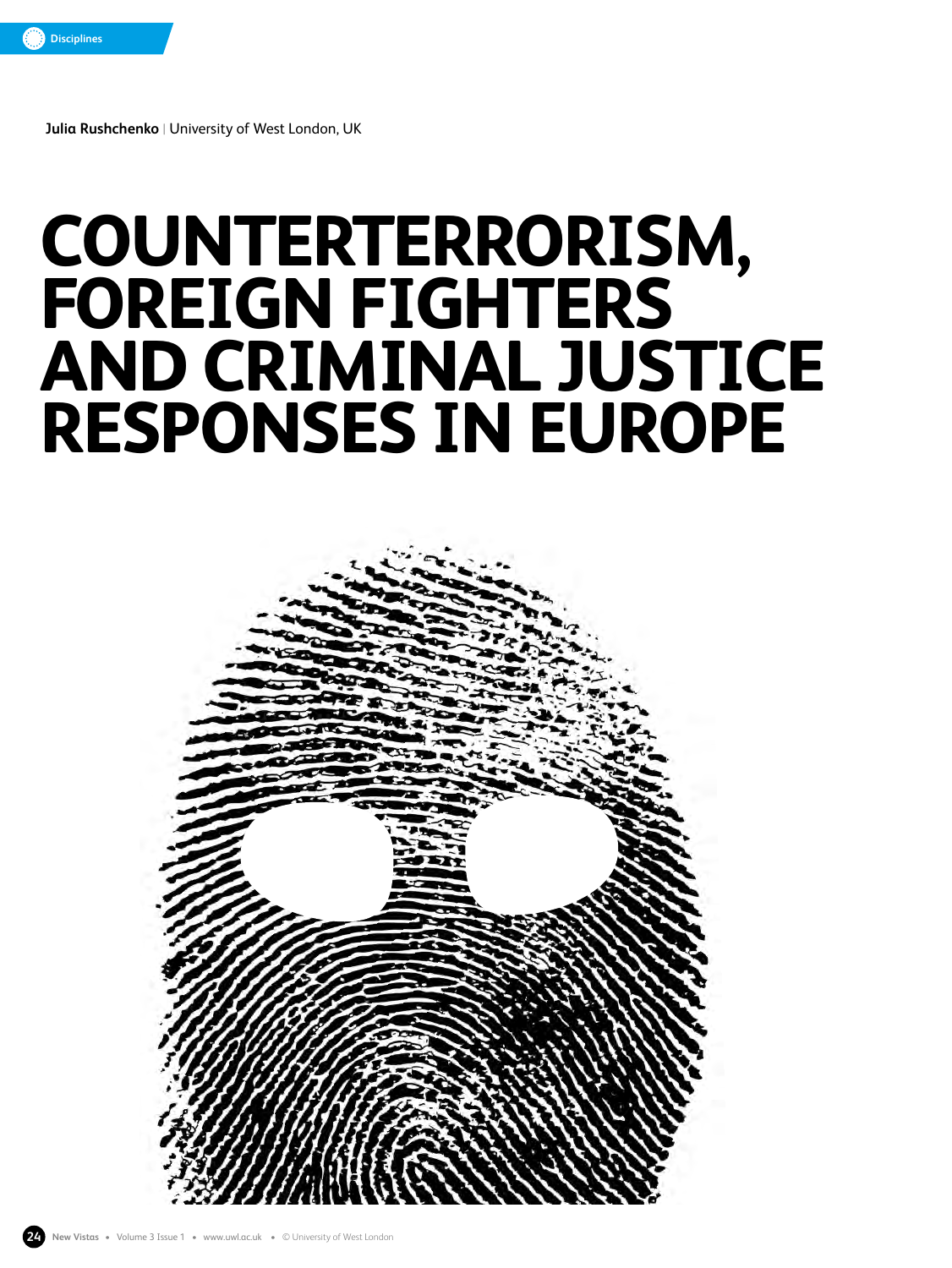*Foreign fighters are individuals who, for a variety of different reasons, join an armed conflict abroad. The reasons for joining a far-away armed conflict could range from marginalisation in their own countries, bullying, peer-pressure, a desire to get married, a need to acquire the sense of belonging or simply for the so-called 'thrill-seeking'*

his paper discusses the effectiveness of criminal justice responses in deterring recruitment of citizens as foreign fighters in places of conflict. Although there is no consensus on the definition of terrorism among national laws, this term is usually used to point to politically motivated violence or a threat of violence perpetrated by non-state actors against civilian targets. Counterterrorism encompasses a broad range of actions aimed at deterring, preventing and pre-empting terrorist acts which change according to the nature of security threats. Because terrorism threats constantly evolve, it is important to continue reviewing, strengthening and adapting counterterrorism responses. T

While the overall threat to European security has increased over recent years, one of the main concerns continues to be transnational Islamist terrorism based on the ideology of 'Salafi Jihadism' (Europol, 2016). Salafism refers to a strictly orthodox Sunni Muslim sect advocating a return to early Islam. The concepts of violent 'jihad' ('struggle') and return to 'pure' Islam are embodied in the ideological constructs of both Al-Qaeda and the so-called ISIS (Islamic State of Iraq and Syria). There are some differences between these two groups with regards to their recruitment strategies, organisational dynamics, reliance on new media and depictions of violence, membership rules and their practice of governance. While Al-Qaeda is portrayed as an elite group and 'rather an idea than an organisation' (Cockburn, 2015: 54), ISIS is known for its pragmatism and strategic approach, including successful use of social media to appeal to mass audiences that facilitate recruitment.

This paper focuses on the issue of recruitment and addresses the problem of the closely related phenomenon of foreign fighters traveling to and from conflict zones. Specifically, it aims to examine

criminal justice responses that tackle the issue of foreign fighters who participate in the conflict in both fighting and non-combat capacities such as spiritual leaders or family members.

## **Recruitment strategies**

Foreign fighters are individuals who, for a variety of different reasons, join an armed conflict abroad. In this paper, foreign fighters are defined as nationals of countries that are not Syria or Iraq. The reasons for joining a far-away armed conflict could range from marginalisation in their own countries, bullying, peer-pressure, a desire to get married, a need to acquire the sense of belonging or simply for the so-called 'thrill-seeking'. Sometimes all the abovementioned sociological and psychological reasons overlap as the decision-making process takes place. There is no single profile of a foreign fighter, and there could be many external and internal factors that influence a person's decision to travel to the conflict zone. At the same time, it is believed that a typical 'jihadi' foreign fighter is male, and aged between 18 and 29 years old, although there are many exceptions (Stern and Berger, 2015). Moreover, a disproportionate number of people who convert to Islam can also be found among foreign fighters, and they are believed to be particularly vulnerable to fundamentalist rhetoric (Barrett, 2014).

Foreign recruitment has been an important component of Al-Qaeda's tactics. However, while most of Al-Qaeda's foreign fighters originated from the Middle East and Asia, ISIS relies on recruitment from the West. Moreover, Stern and Berger (2015) argue that ISIS propaganda is disproportionately slanted towards foreign nationals, as their messages are released simultaneously in English, French and German, and later translated into other languages, such as Urdu, Indonesian and Russian. The perpetrators who publicly executed the American

journalists Steven Sotloff and James Foley had British accents. Migration to the so-called caliphate (or 'hijra') has also been described as a religious duty by the ISIS leader Abu-Bakr al Baghdadi in his sermons which encourage Muslims worldwide to travel to Syria and Iraq (Cockburn, 2015).

Foreign recruitment is directed not just at those soldiers who join Islamic militants on the battlefront, but also at women who are recruited to fulfill other functions in the Islamic State or overseas. The term 'jihadi bride' denotes women who are believed to have fled their homes to marry ISIS militants and live in accordance with the principles of Sharia law. A significant percentage of all foreign travelers in Syria and Iraq are now female (Europol, 2016). Most of those who travel to join ISIS marry fighters soon after arrival and give birth to children. Women are not actively taking part in frontline combat, although they generally have been trained in the use of weapons. However, their roles may change in the future, and they might be used as suicide bombers, as suggested by Europol (2016).

The International Centre for the Study of Radicalisation and Political Violence (ICSR) estimates that approximately 20,000 foreign fighters have joined the group (Neumann, 2015). According to recent reports, approximately 500 British citizens were affiliated with ISIS in Syria and Iraq as of August 2016 (Stern and Berger, 2015), although other sources claim that this number is higher, possibly around 850 individuals (BBC, 2016). There is growing concern about what these individuals will do once they leave the Middle East and a risk of the foreign fighters returning to their home countries further radicalised and equipped with contacts, status and military and/or explosive training. Having witnessed violence and brutality in Syria, they might adopt even more extremist ideas and decide to inspire or direct new attacks.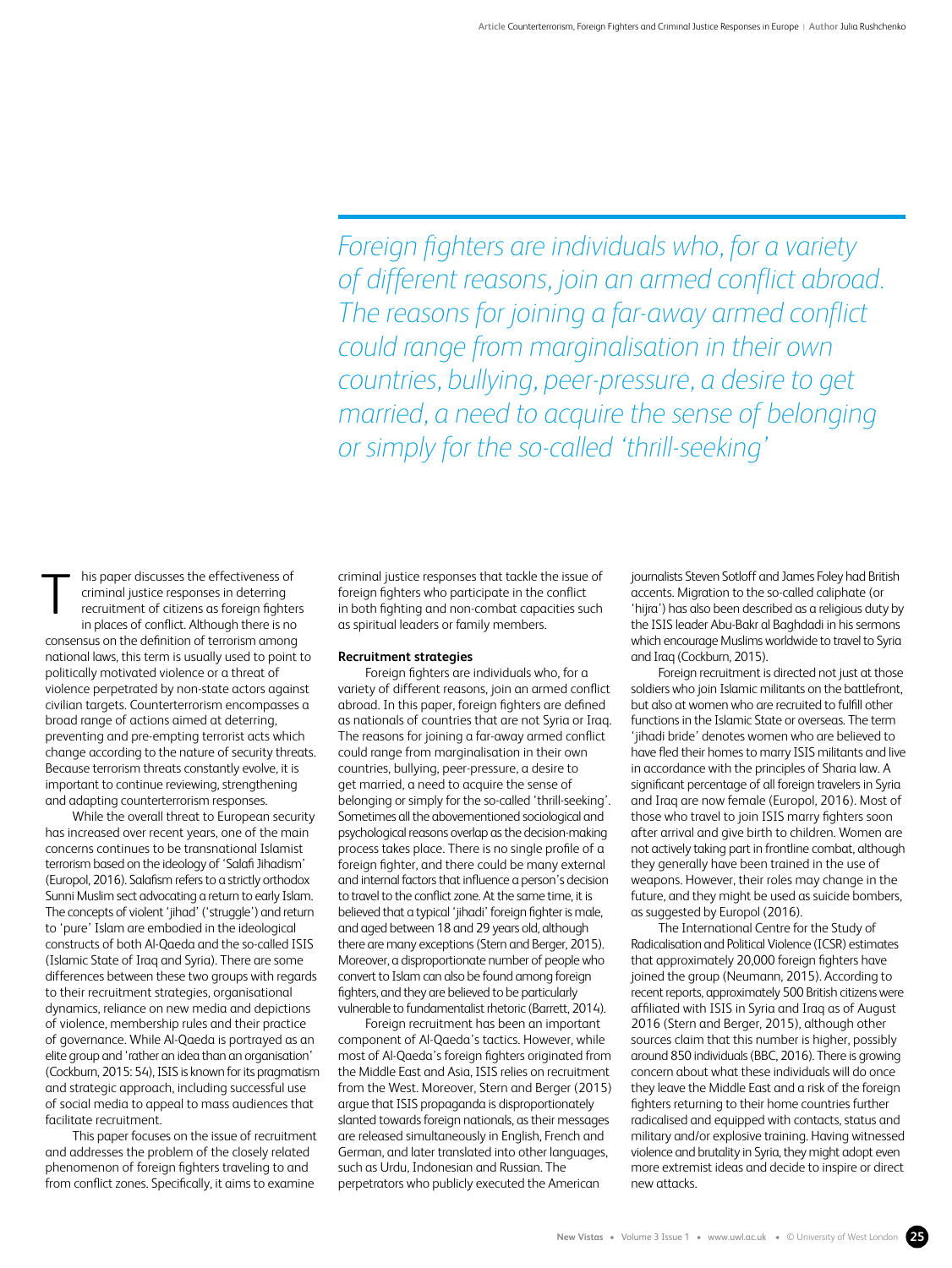# **Prevention measures**

Considering the large number of foreign fighters in Syria and the abovementioned threat to security they could pose, many countries have started to adopt new measures in the framework of counterterrorism responses. In 2013 four priority areas were agreed by the European Union (EU) member states: prevention, information exchange on identification and detection of travel, criminal justice response, and cooperation with third countries (European Council, 2015). The following year member states called for the accelerated implementation of measures in these four priority areas emphasising the need to improve the judicial response and checks at the external borders (European Council, 2015). Moreover, in the wake of the Paris attacks European states announced strengthening of their security services and border controls.

However, security measures recently imposed by many nations to prevent foreign fighters from joining ISIS have reportedly increased the variety of routes to the so-called 'caliphate' via air, land and sea (Masi and Sender, 2015), including offering new opportunities to organised crime groups to smuggle people from Turkey to Syria. Besides travel bans, work with community leaders and de-radicalisation programmes, how can European states prevent their nationals from travelling to Syria?

Some European states are currently proposing to revoke the nationality of combatants fighting with ISIS. Twenty Britons with dual nationality were stripped of their citizenship in 2013 while they were in Syria (Swinford, 2014). Germany and the Netherlands are also currently considering amending the Nationality Acts to allow revocation of nationality but it is not clear how soon these changes will come into effect. On the one hand, denationalisation policies would make it easier to prevent potentially radicalised individuals from returning to their home countries. On the other hand, in the case of a person with only one nationality, the international law prohibits the revocation of citizenship unless certain exceptions to the 1961 Convention on the Reduction of Statelessness are satisfied. Significant legal obstacles enshrined in international law treaties might prevent states from fully implementing plans to strip suspected terrorists of citizenship (Jayaraman, 2016).

Further proposed measures to stop individuals from joining ISIS include providing police with the powers to confiscate the passports of suspected foreign fighters and blocking their return to their home countries. Among other possible options would be to introduce certain changes to the domestic criminal justice arrangements, making it more risky for the Western supporters of ISIS to travel overseas. Will prosecuting foreign fighters and applying harsh punishments deter more individuals from taking part into somebody else's conflict?